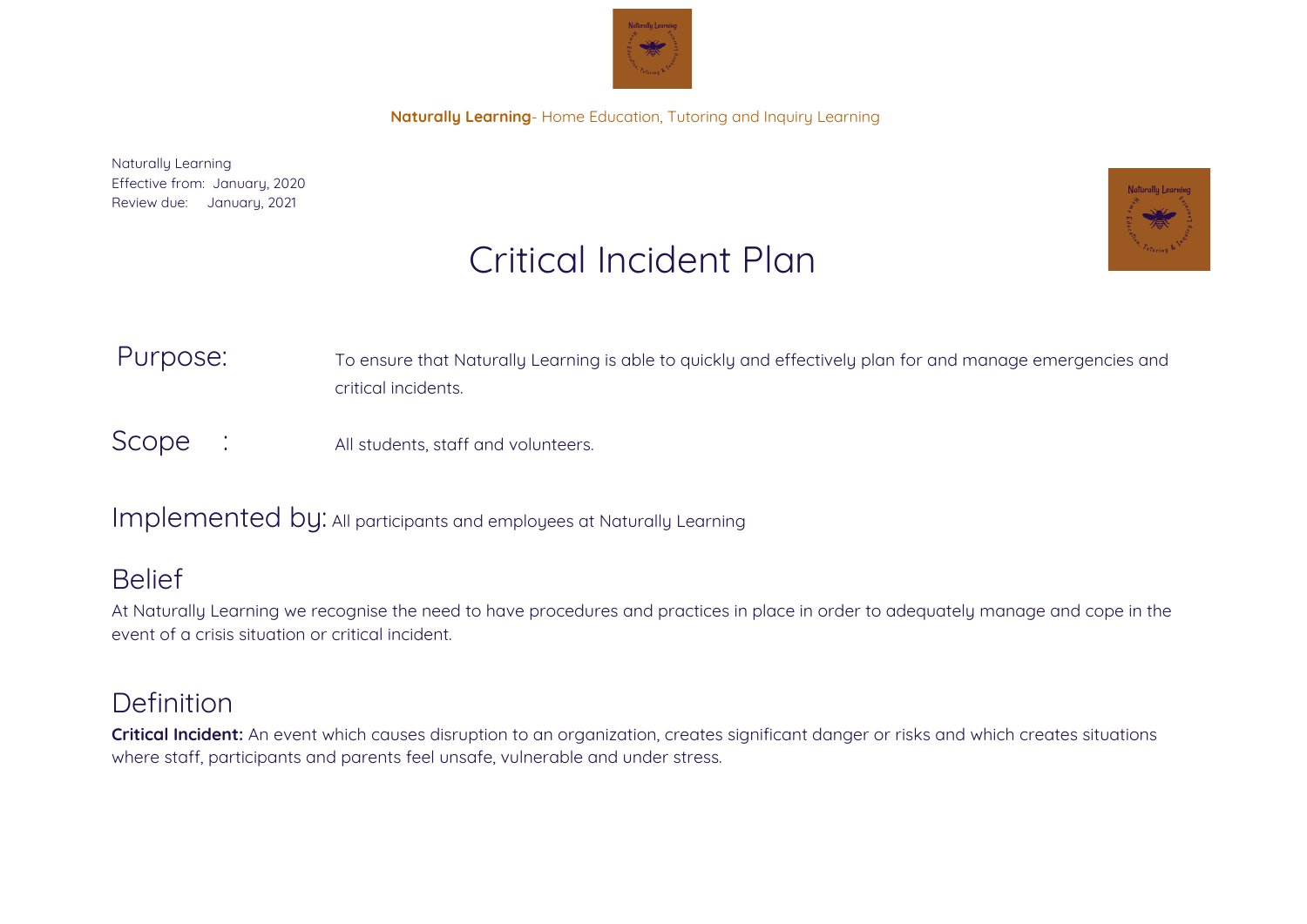

Examples of critical incidents include:

- serious illness
- injury or death, including suicide, of a member of the school community
- students or staff lost or injured on an excursion
- violent assault of a member of the school community
- violent event in the local community, including staff or students witnessing a serious accident or incident of violence
- significant vandalism or destruction of part of the school property whether by fire, bomb threat, explosion, gas or chemical hazard, or
- serious weather disturbance.

# Guidelines

.

- Critical Incident Plan which shall be disseminated.
- The Emergency Manual is to include:
	- 1. Flow chart describing the Incident Management Team Emergency Kit Checklist
	- 2. Checklist of Immediate Tasks
	- 3. Emergency Contacts
	- 4. Priority Risks Schedule
	- 5. Lockdown Procedures and Actions
	- 6. Bomb Threat Guide
	- 7. Site Plans and Area Maps
	- 8. Pandemic Action Plan
	- 9. Recovery Room Suggestions
	- 10. Short/Long Term Support Guide

**Basis of Discretion:** Sarah Arrowsmith in consultation with participants and staff in attendance at the time of a critical incident, is responsible for deciding when the Critical Incident Plan is implemented.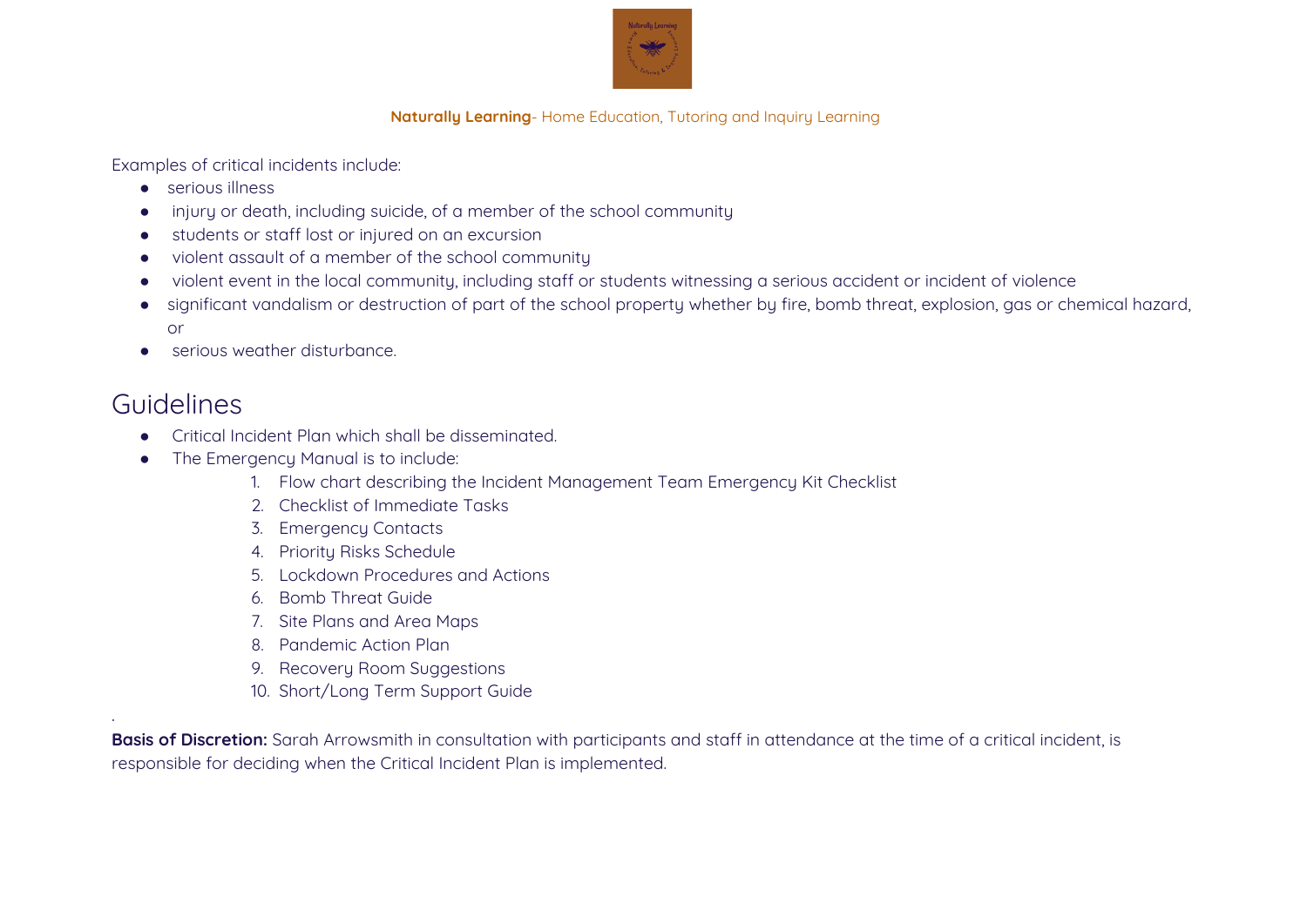

## **Statement**

A critical incident plan is the overarching plan that can cover both the immediate management of a critical incident but also a coordinated plan to ensure appropriate support and communication for any ongoing impacts associated with an incident or emergency.

# Critical Incident Plan - Implementation

| <b>Step</b>                            | What                                                                                                                                           | Who                                                      | How                                                                                      |
|----------------------------------------|------------------------------------------------------------------------------------------------------------------------------------------------|----------------------------------------------------------|------------------------------------------------------------------------------------------|
| Step 1:                                | <b>Confirm incident</b>                                                                                                                        | Contact Emergency Services 000                           | Details required may include:<br>WHO?:<br>participant                                    |
| <b>Information</b><br><b>Gathering</b> | <b>Collect reliable information</b>                                                                                                            | <b>Inform Sarah Arrowsmith or other</b><br>staff member. | family<br>staff                                                                          |
|                                        | Find out the facts                                                                                                                             |                                                          | visitor                                                                                  |
|                                        | Sarah Arrowsmith should be <b>notified</b><br><b>immediately</b> after the Critical Incident has<br>occurred.                                  |                                                          | WHERE?: on campus,<br>off campus<br>WHEN?<br>during school<br>after hours<br>on holidays |
|                                        | Sarah Arrowsmith will then confirm the<br>incident and collect information about the<br>incident from reliable sources as soon as<br>possible. |                                                          | Confirmation may be obtained<br>by contacting:<br>the people involved                    |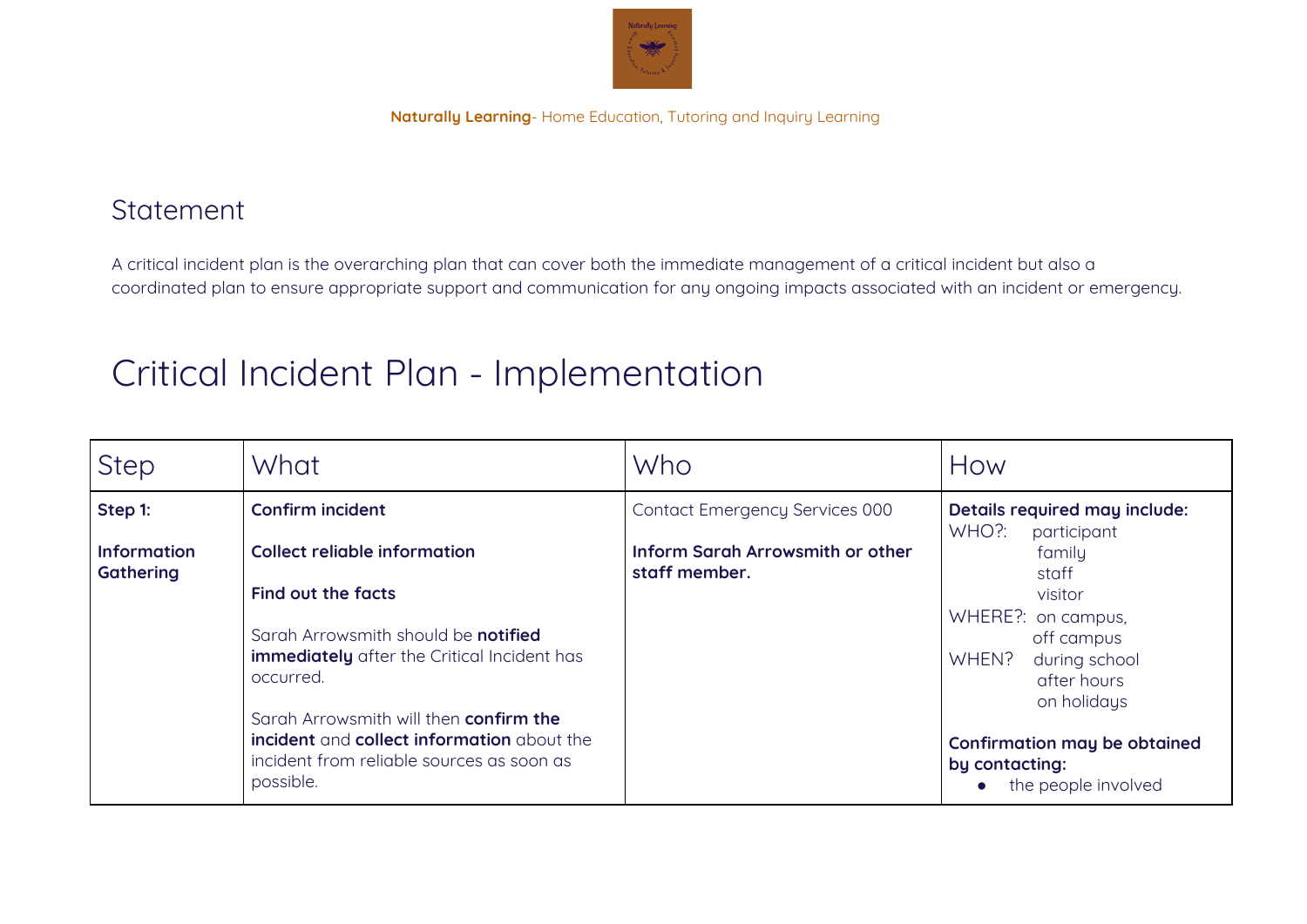

|                                                                   |                                                                                                                                                                                                                      |                                                                                                                                                                                                                                                                                                              | the Police<br>$\bullet$<br>the hospital                                                                                                                                                                                                                                        |
|-------------------------------------------------------------------|----------------------------------------------------------------------------------------------------------------------------------------------------------------------------------------------------------------------|--------------------------------------------------------------------------------------------------------------------------------------------------------------------------------------------------------------------------------------------------------------------------------------------------------------|--------------------------------------------------------------------------------------------------------------------------------------------------------------------------------------------------------------------------------------------------------------------------------|
| Step 2:                                                           | <b>Appoint</b>                                                                                                                                                                                                       | Inform / Consult                                                                                                                                                                                                                                                                                             |                                                                                                                                                                                                                                                                                |
| Plan<br>Sarah<br>Arrowsmith<br>contacts relevant<br>participants. | Appoint the Management Plan Coordinator<br>(if Sarah Arrowsmith is unable to take this<br>role).<br><b>Outline proposed Action Plan</b><br>Assign tasks (as below) to appropriate<br>participants<br>Contact parents | Consultation / Informing Personnel<br>And Organizations May include:<br>Providing the facts of the<br>incident<br>Outlining any proposals about<br>the management plan                                                                                                                                       | When appointing responsibilities,<br>care should be taken to ensure<br>that these persons are not<br>traumatized by the event to the<br>extent that their capacity to<br>facilitate response/recovery will<br>be impaired.                                                     |
|                                                                   | <b>Allocate Resources</b><br>Arrange security: designate assembly point<br>of participants<br><b>Recovery room:</b> for staff and / or<br>participants                                                               | Checking any other<br>suggestions or possible<br>assistance<br><b>Staff:</b> Briefing and Management Plan<br>Students who need to know:<br>Assembly or specified group<br>meetings<br>Parents who need to know: Phone,<br>text message, email<br>Legal Representation: Relevant<br>outside agencies e.g. ISV | This role, in the case of police or<br>fire service involvement, may be<br>undertaken by the relevant<br>authority.<br>A designated staff member with<br>level 2 First Aid shall set up a with<br>hot comfortable space with hot<br>and cold drinks and comfortable<br>chairs. |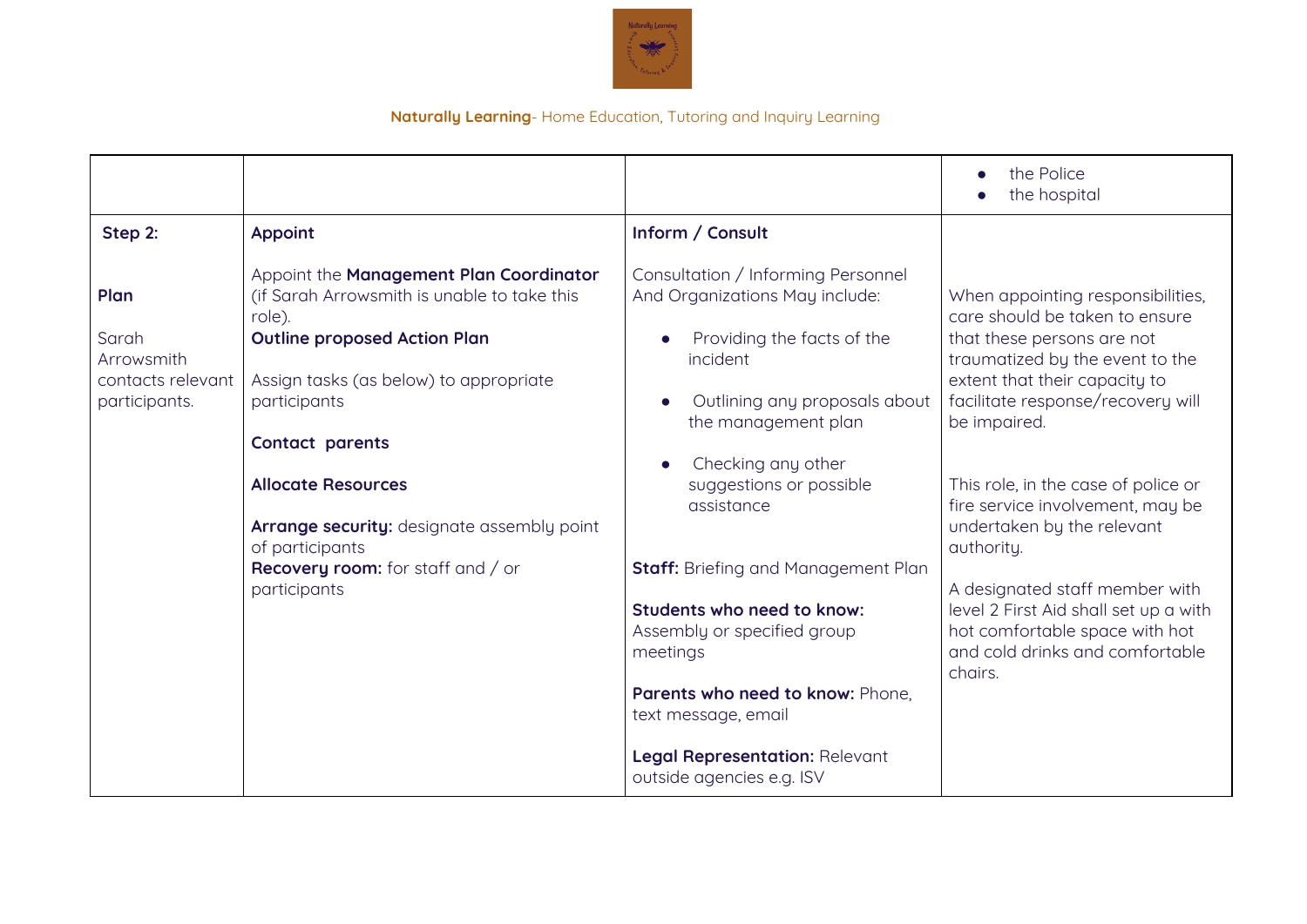

| Step 3:<br>Intervene /<br>Support | Liaise with outside agencies re: defusing,<br>debriefing, counselling.<br>Provide initial support/defusing for parents<br>within 3 hours<br>Defuse affected staff/students within 8<br>hours<br>Identify students / staff needing further<br>support<br>Arrange critical incident stress debriefing<br>where necessary after 5-7 days<br>Communication of sympathy/concern/facts<br>etc to affected parents | Set Up a Support Group for the<br><b>School</b><br>If the magnitude of the incident is too<br>great for Sarah Arrowsmith alone to<br>manage, outside agencies will be<br>contacted.<br>Every attempt should be made to<br>ensure that all affected persons<br>attend defusing meetings. Those<br>people who facilitate the defusing<br>process should be alert to those who<br>may require further support. | <b>Defusing</b> provides a meeting<br>where, as a group, those affected<br>can retell their experience, clarify<br>the facts, discuss their feelings,<br>learn about normal reactions to<br>trauma and discover some<br>important strategies for coping<br><b>Critical Incident Stress Debriefing</b><br>(commonly referred to as CISD)<br>provides a more structured<br>meeting of those involved in the<br>incident, including those who are<br>part of the response team.<br>In addition a school may gain<br>considerable advantage from<br>offering a CISD to the<br>Management Team.<br>In very serious cases CISD may<br>need to be completed within 24<br>hours of the event. |
|-----------------------------------|-------------------------------------------------------------------------------------------------------------------------------------------------------------------------------------------------------------------------------------------------------------------------------------------------------------------------------------------------------------------------------------------------------------|-------------------------------------------------------------------------------------------------------------------------------------------------------------------------------------------------------------------------------------------------------------------------------------------------------------------------------------------------------------------------------------------------------------|---------------------------------------------------------------------------------------------------------------------------------------------------------------------------------------------------------------------------------------------------------------------------------------------------------------------------------------------------------------------------------------------------------------------------------------------------------------------------------------------------------------------------------------------------------------------------------------------------------------------------------------------------------------------------------------|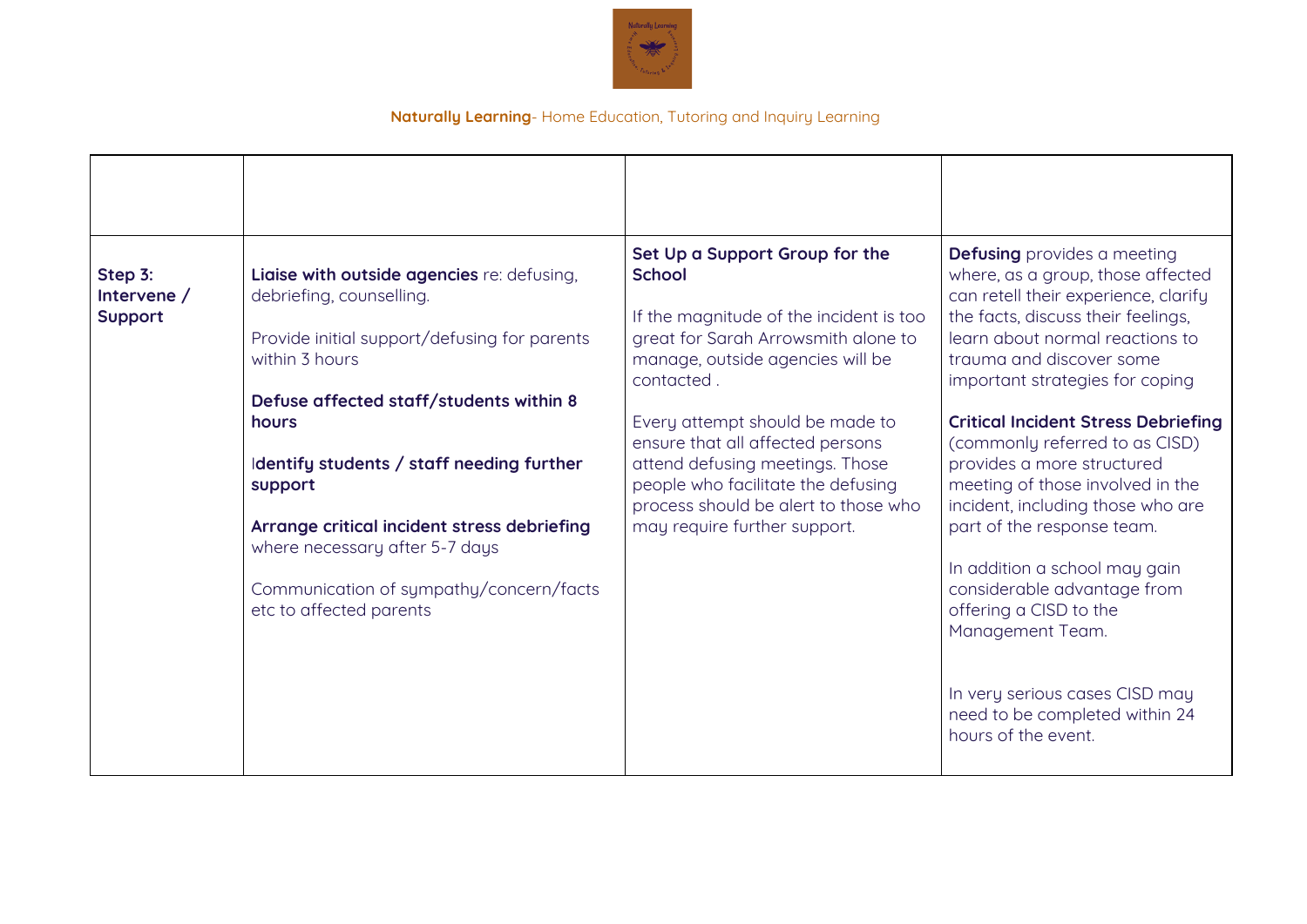

| Step 4:<br>Provide /<br>Communication | Information letter to affected families                                                                                                                 | <b>Press/Social Media</b>                                                                                                                                                     | Sarah Arrowsmith will write the<br>Media Release, and information<br>will be disseminated in a standard<br>form. |
|---------------------------------------|---------------------------------------------------------------------------------------------------------------------------------------------------------|-------------------------------------------------------------------------------------------------------------------------------------------------------------------------------|------------------------------------------------------------------------------------------------------------------|
| Step 5:<br>Ongoing<br>recovery        | • Long Term Monitoring; counseling of<br>those affected. (See ongoing recovery<br>procedures below)<br>Long Term Initiatives; community &<br>curriculum | • Support for School<br>Coordinator<br>Support for affected staff,<br>$\bullet$<br>including office staff<br>Support for Intervention Team<br>$\bullet$<br>(Daily debriefing) | Close attention should be given to<br>the development of an on-going<br>recovery plan.                           |
| Step 6:<br><b>Review</b>              |                                                                                                                                                         |                                                                                                                                                                               |                                                                                                                  |

# Ongoing Recovery Procedures

**48 to 72 Hours after the Incident**